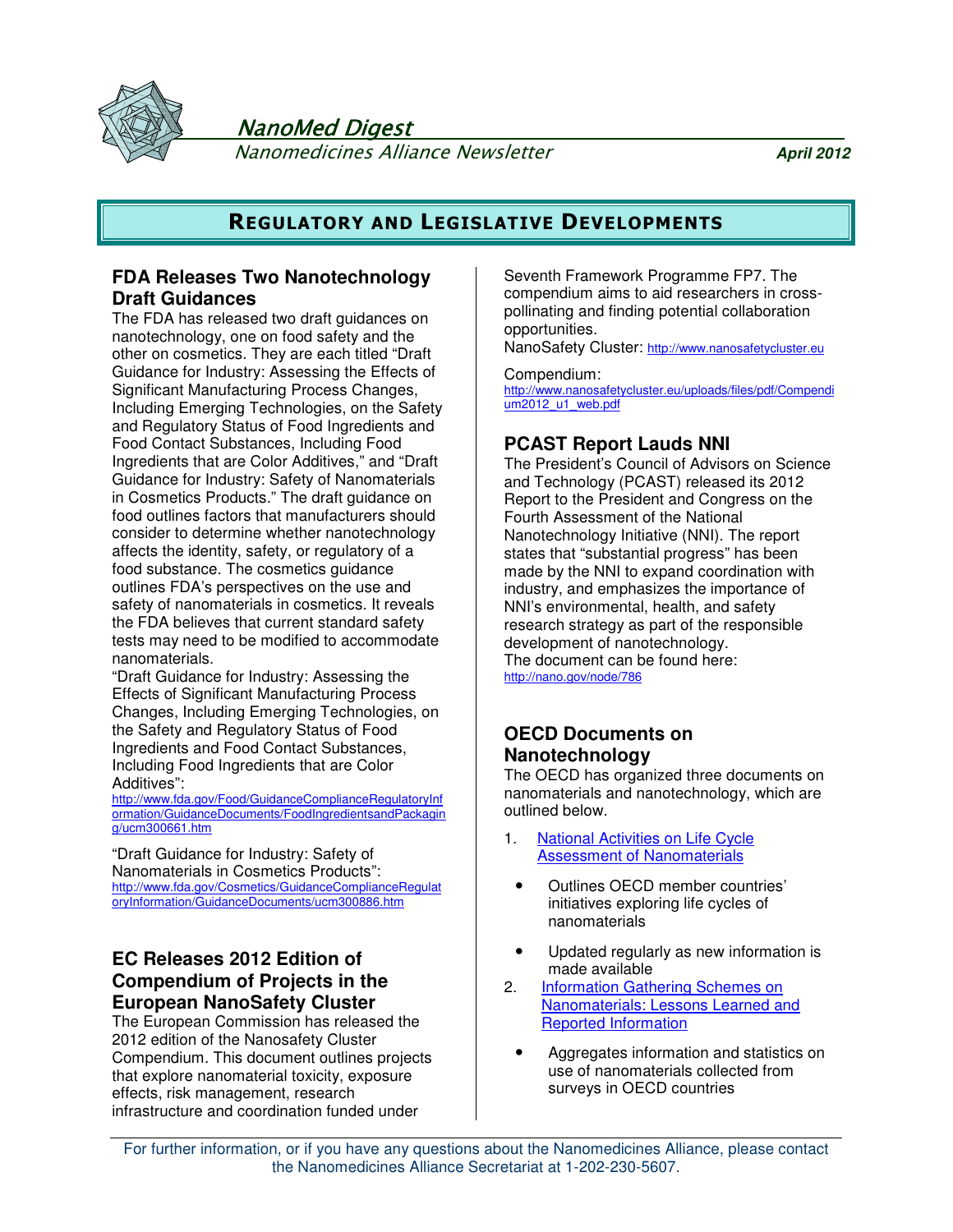- Outlines most commonly used nanomaterials in OECD countries
- 3. Regulated Nanomaterials: 2006-2009
	- Outlines nanomaterials regulated in OECD member countries from 2006-2009
	- Summarises legislation on nanomaterials in OECD member countries
- Provides information collected on nanomaterials under legislative requirements

## **REVIEWS AND OTHER PUBLICATIONS OF INTEREST**

**Gold Nanoparticles-Decorated Silicon Nanowires as Highly Efficient Near-Infrared Hyperthermia Agents for Cancer Cells Destruction**. Nano Letters, 11 April 2012, Vol. 12, No. 4, pp. 1845-1850. Yuanyuan Su, Xinpan Wei, Fei Peng, Yiling Zhong, Yimei Lu, Shao Su, Tingting Xu, Shuit-Tong Lee, and Yao He. http://pubs.acs.org/doi/pdfplus/10.1021/nl204203t

**Triple Stimulus-Responsive Polypeptide Nanoparticles that Enhance Intratumoral Spatial Distribution.** Nano Letters, 11 April 2012, Vol. 12, No. 4, pp.2165-2170. Daniel J. Callahan, Wenge Liu, Xinghai Li, Matthew R. Dreher, Wafa Hassouneh, Minkyu Kim, Piotr Marszalek, and Ashutosh Chilkoti. http://pubs.acs.org/doi/pdfplus/10.1021/nl300630c

**In Vivo Tumor Imaging Using a Novel RNAibased Detection Mechanism.** Nanomedicine: Nanotechnology, Biology, and Medicine, May 2012, Vol. 8, No. 4. Kayiu Wan, Bernd ebert, Jan Voigt, Qing Wang, et al. http://download.journals.elsevierhealth.com/pdfs/journals/15 49-9634/PIIS1549963412000226.pdf

**REVIEW: Nanoparticle in the Treatment and Diagnosis of Neurological Disorders: Untamed Dragon with Fire Power to Heal**.

Nanomedicine: Nanotechnology, Biology, and Medicine, May 2012, Vol. 8, No. 4. Jagat R. Kanwar, Xueying Sun, Vasu Punj, Bhasker Sriramoju, et al. http://download.journals.elsevierhealth.com/pdfs/journals/15

49-9634/PIIS1549963411003431.pdf

### **Curcumin-loaded y-cyclodextrin Liposomal Nanoparticles as Delivery Vehicles for Osteosarcoma**. Nanomedicine:

Nanotechnology, Biology, and Medicine, May 2012, Vol. 8, No. 4. Santosh S. Dhule, Patrice Penfornis, Trivia Frazier, Ryan Walker, et al. http://download.journals.elsevierhealth.com/pdfs/journals/15 49-9634/PIIS1549963411002887.pdf

**Effect of Novel Stabilisers – Catalonic Polymers on the Particle Size and Physical Stability of Poorly Soluble Drug Nanocrystals.** Nanomedicine: Nanotechnology, Biology, and Medicine, May 2012, Vol. 8, No. 4. Wei Sun, Wei Tian, Yuyang Zhang, Jianyong He, et al. http://download.journals.elsevierhealth.com/pdfs/journals/15 49-9634/PIIS1549963411002838.pdf

**Structure and Biological Activity of Pathogen-like Synthetic Nanomedicines**. Nanomedicine: Nanotechnology, Biology, and Medicine, May 2012, Vol. 8, No. 4. Orsolya Lorincz, Eniko R. Töke, Eszter Somogyi, Ference Horkay, et al. http://download.journals.elsevierhealth.com/pdfs/journals/15 49-9634/PIIS1549963411002905.pdf

**Nanomedicine Against Multidrug Resistance in Cancer Treatment**. Nanomedicine, April 2012, Vol. 7, No. 4, pp.465-468. Jie Gao, Si-Shen Feng, Yajun Guo. http://www.futuremedicine.com/doi/pdf/10.2217/nnm.12.11

**REVIEW: Understanding Nonviral Nucleic Aci Delivery with Quantum Dot-FRET Nanosensors**. Nanomedicine, April 2012, Vol. 7, No. 4, pp. 565-577. Christopher L. Grigsby, Yi-Ping Ho, Kam W. Leong. http://www.futuremedicine.com/doi/pdf/10.2217/nnm.12.28

**REVIEW: Nanoparticles and Spermatogenesis: How do Nanoparticles Affect Spermatogenesis and Penetrate the blood-Testis Barrier.** Nanomedicine, April 2012, Vol. 7, No. 4, pp. 579-596. Hou Lan, Wan-Xi Yang.

http://www.futuremedicine.com/doi/pdf/10.2217/nnm.12.20

**REVIEW: Cancer Stem Cells and Drug Resistance: The Potential of Nanomedicine.**  Nanomedicine, April 2012, Vol. 7, No. 4, pp. 597-615.

http://www.futuremedicine.com/doi/pdf/10.2217/nnm.12.22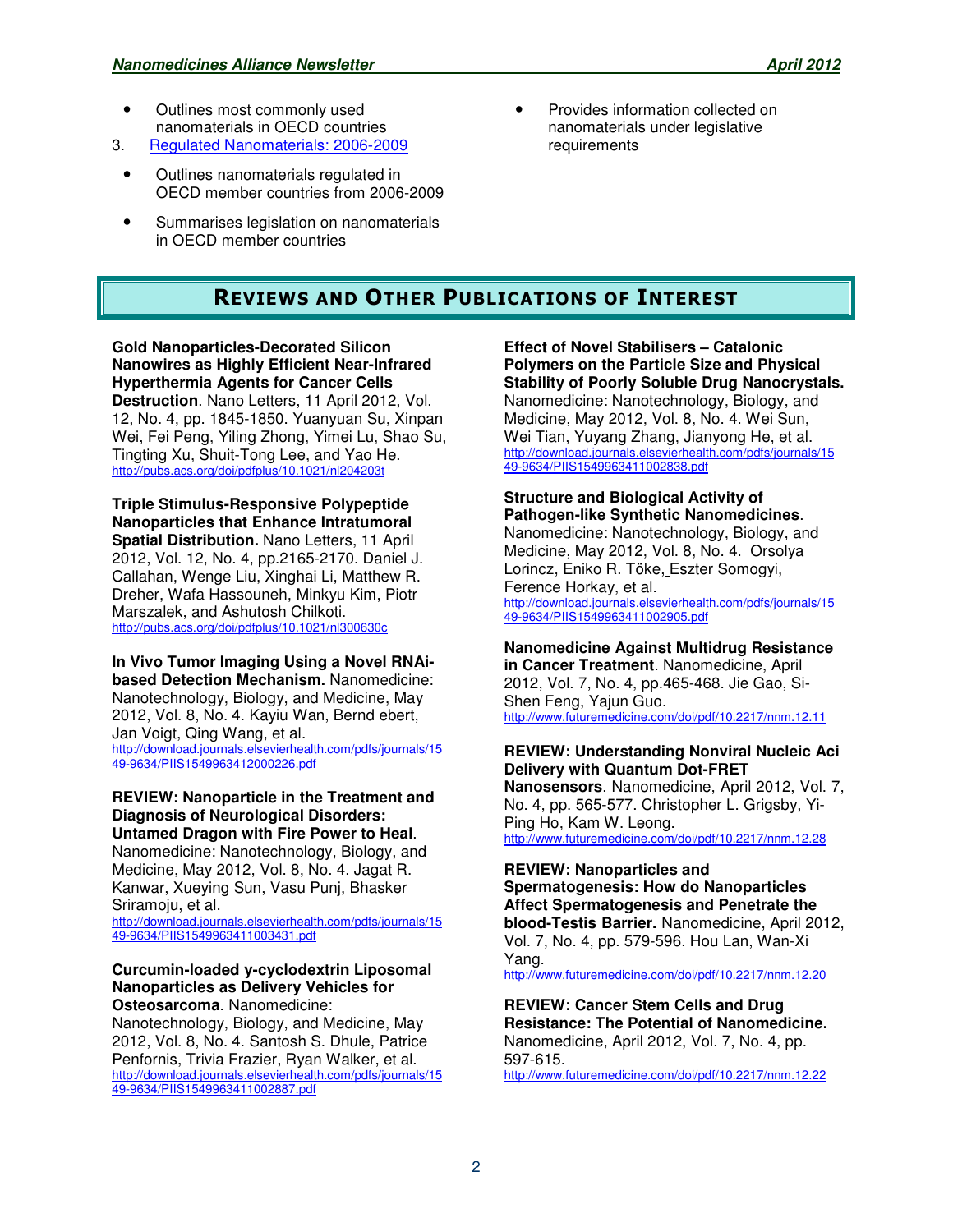### **Oral Exposure to Polystyrene Nanoparticles Affects Iron Absorption.** Nature Nanotechnology, April 2012, Vol. 7, No. 4, pp.

264-271. Gretchen J. Mahler, Mandy B. Esch, Elad Tako, Teresa L. Southard, Shivaun d. Archer, Raymond P. Glahn, and Michael L.

# **CONFERENCES AND WORKSHOPS**

### **Nanomedicine: Visions, Risks, Potential. April 19-20, 2012, Berlin, Germany**

Will discuss trends in nanotechnological methods in medical applications, focusing on both scientific and technical aspects. http://www.nanodiara.eu/spring-conference-2012/

### **Safety Issues and Regulatory Challenges of Nanomaterials, May 3-4, 2012, San Sebastian, Spain**

Four EU projects: Four different ways to approach nanosafety Regulatory testing of nanomaterials and international dimension Challenges in nanosafety research: new materials and detection technologies Nanomaterials interactions with living systems

Exposure and risk assessment of nanomaterials

Life cycle assessment analysis and end of life processes sustainability for nanotechnology-based products

http://www.leitat.org/nanoLC/

### **The Joint European Summit for Clinical Nanomedicine 2012 (CLINAM 2012). May 7-9, 2012, Basel, Switzerland**

Clinical trials for nanomedicines Regulation, toxicology, ethics, sustainability Transition from research to industrial products

Strategic instruments in nanomedicines http://www.clinam.org/conference.html

### **ACS Middle Atlantic Regional Meeting MARM 2012, May 31-June 2, 2012, Baltimore, MD**

Chemistry of renewable energy Food and sensory chemistry Bioanalytical chemistry Nanotechnology environmental health and safety Mass spectrometry and NMR of biomolecules Computational biochemistry Carbohydrate chemistry Medicinal chemistry http://www.marmacs.org/2012

Shuler.

http://www.nature.com/nnano/journal/v7/n4/pdf/nnano.2012. 3.pdf

### **Nanobio-Europe 2012, June 18-20, 2012, Varese, Italy**

Nano-enabled drug delivery Nanotechnology for medical applications In vivo imaging Biomarkers and nanoparticles Cell analysis and manipulation Sensors and actuators **Bioanalytics** Bio-nano materials and tissues http://nanobio-europe-2012.jrc.ec.europa.eu/

## **3 rd International NanoMedicine Conference,**

**July 2-4, 2012, Sydney, Australia** Target delivery Sensing **Diagnostics** Regenerative medicine Imaging Translational medicine Safety http://www.oznanomed.org/

# **9 th International Conference on**

### **Nanosciences & Technologies, July 3-6, 2012, Thessaloniki, Greece**

Nanotechnology in biology Nanostructures for medical applications Cell/Nanomaterial interactions In-vitro and in-vivo diagnostics Targeted drug delivery Regenerative nanomedicine Nanotoxicity, risk assessment, and ethics Nanomedicine commercialization http://www.nanotexnology.com/index.php?option=com\_conte

nt&view=article&id=48&Itemid=60

## **Working Safely with Nanomaterials. July 6,**

**2012, Edinburgh, Scotland.**  Nanomaterials categories Nano toxicology/hazard banding Nano controls/monitoring Nano health surveillance http://www.bohs.org/Events/WorkingwithNanomaterials/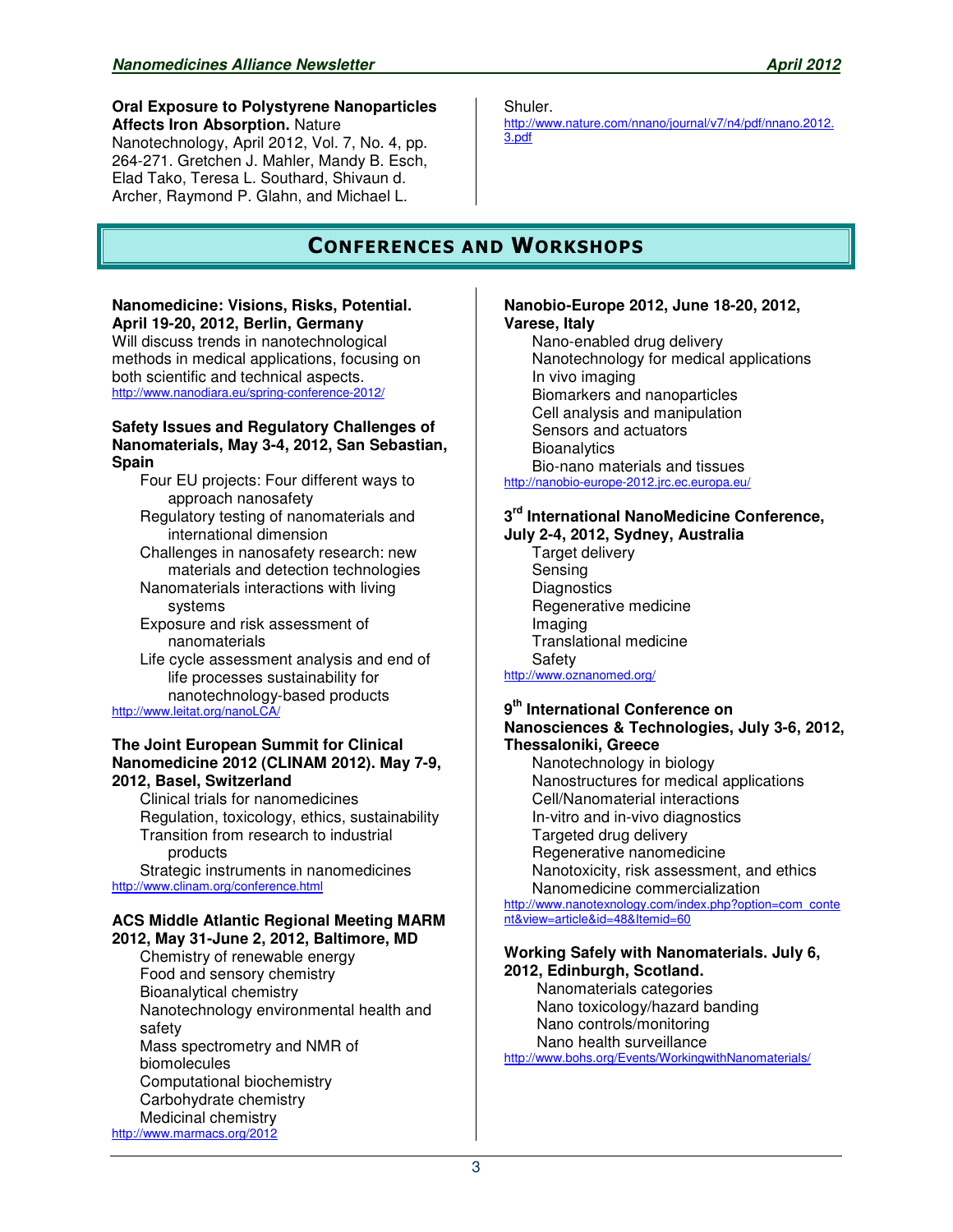### **77th Prague Meetings on Macromolecules: Polymers in Medicine. July 8-12, 2012, Prague, Czech Republic**

Polymers for Nanomedicine Stimuli responsive polymers Polymers for Advanced Drug Delivery Polymers for Biomedical Applications Biomaterials for Tissue Engineering http://www.imc.cas.cz/sympo/pmm2012/

#### **Colloids and Nanomedicine 2012**. **July 15-17, 2012, Amsterdam, Netherlands.**

**Biomaterials** Tissue engineering and regenerative medicine Drug delivery **Biosensors** Toxicology and risk assessment of nanomedicine systems Proteins and peptides at interfaces Soft matter, surfactants, polymers in biological systems Novel phenomena and techniques

http://www.colloidsandnanomedicine.com/index.html

### **Drug Carriers in Medicine & Biology, August 12-17, 2012, Waterville Valley, NH**

 Vascular delivery, targets and barriers Translational studies, clinical trials, and combination therapies

 Local, pulmonary, GI, and CNS delivery Emerging technologies, materials, carriers, and mechanisms

 Carriers for vaccines and antigen delivery Intracellular delivery, trafficking and cellular barriers

 Biological response to delivered drugs and genes

http://www.grc.org/programs.aspx?year=2012&program=dru gcarr

**First International Symposium on Nanomedicine in Drug Delivery and cancer Diagnostics, August 16-17, Delaware, MD**

Principles of Nanomedicine Nanotechnological advances and potential medical applications Benefits of nanomedical tools versus traditional techniques Therapeutic applications of nanotechnology and nanomaterials Drug delivery using nanoparticles http://www.udel.edu/nanomedicine/presenters.html

**IEEE Nano 2012 Conference, August 20-23, 2012, Birmingham, UK** Nanobiomedicine

Nanosensors **Nanoplasmonics** 

http://www.ieee.org/conferences\_events/conferences/confer encedetails/index.html?Conf\_ID=19746

### **European Congress of Molecular Spectroscopy, August 26-31, 2012, Cluj-Napoca, Romania**

Spectroscopic methods and techniques Computational and theoretical approaches Structure and dynamics of molecular systems

http://www.nanowerk.com/nanotechnologyevent.php?eventid=3484

### **Nanosafe 2012, November 13-15, 2012, Grenoble, France**

Exposure assessment Characterisation, detection, and monitoring Nanomaterials life cycle **Toxicology** Environmental impact Nanoparticle release from consumer products Personal protective equipment Secure industrial production Safety parameters evaluation Standardisation, regulations

http://www.nanosafe.org/scripts/home/publigen/content/temp lates/show.asp?P=121&L=EN&ITEMID=65

## **REFERENCE SECTION**

## **Nanobio- and Nanomedicine Companies**

Listed alphabetically: http://www.nanowerk.com/nanotechnology/nanomaterial/nan obiomedicine\_a.php

## **Nano Organizations**

National Center for Toxicological Research (NCTR): http://www.fda.gov/AboutFDA/CentersOffices/NCT R/default.htm

National Nanotechnology Initiative (NNI): http://www.nano.gov/

Nano Science and Technology Consortium (NSTC): http://www.nstc.in/

Nano Science and Technology Institute (NSTI): http://www.nsti.org/

The Nanotechnology Institute (NTI): http://nanotechinstitute.org/